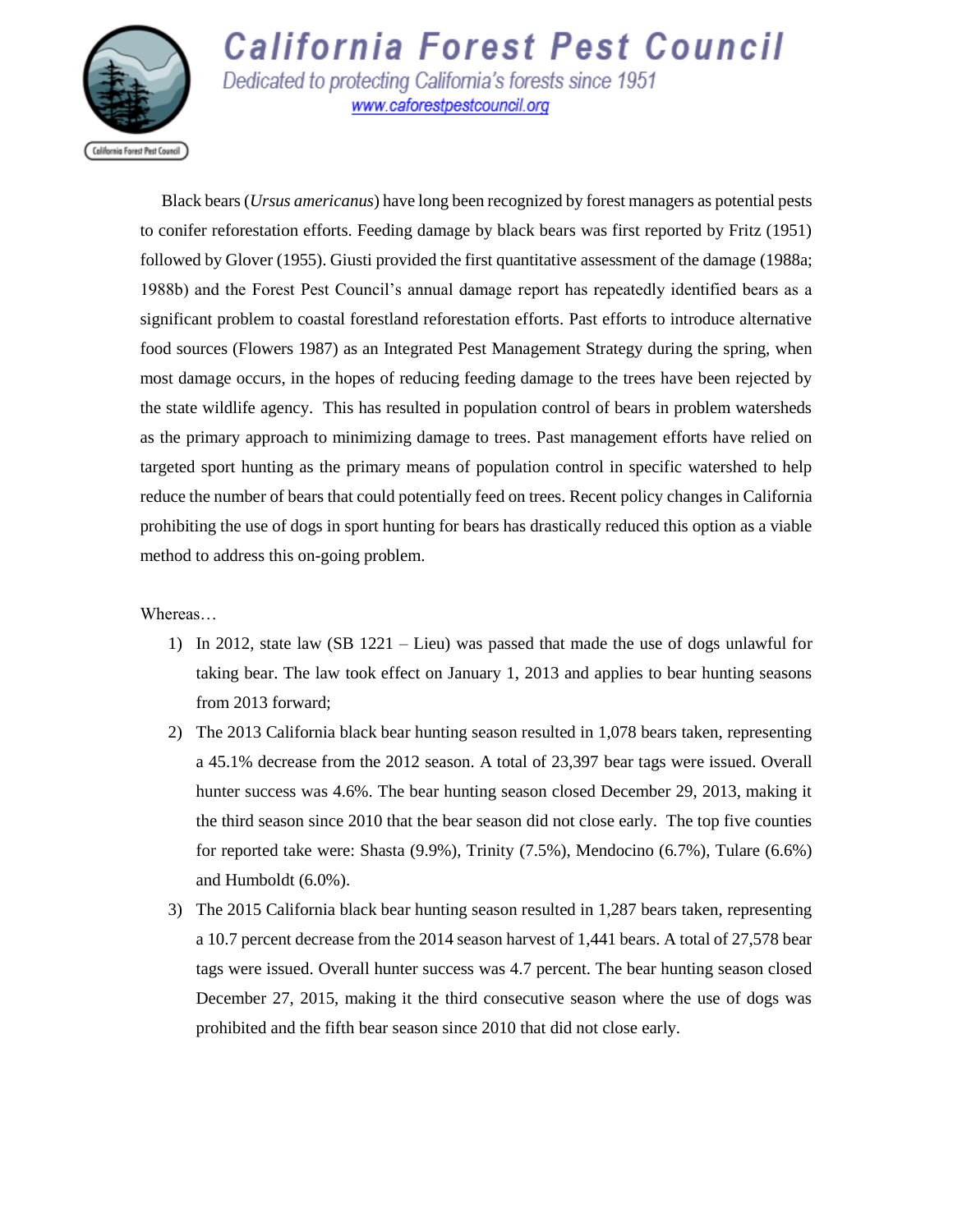## **California Forest Pest Council Resolution** January 12, 2018 Page 2

The top five counties for reported take were: Tulare (12.8%), Shasta (10.1%), Trinity (7.1%), Mendocino (6.8%) and Humboldt (6.1%).

Of the returned harvest report tags, 39.8 percent (512) indicated a female was taken. Of the successful bear hunters who reported effort, approximately 83.7 percent (1,009) indicated they spent 7 days or less in pursuit of bear. Lastly, bears killed with the assistance of guides only accounted for 0.6 percent of the total bears harvested.

- 4) State law prohibits the taking of a female black bear with cubs;
- 5) The use of dogs often results in bears, and their cubs, climbing a tree to escape, insuring that an ethical hunter is assured of identifying a female bear with cubs and can release the animal unharmed;
- 6) The prohibition of dogs, while bear hunting in places with heavy cover and vegetation, puts an ethical hunter in jeopardy of committing an unlawful act by not being capable of determining a sow with attendant cubs;
- 7) Sport hunting harvest numbers reflect a steady decline in the number of bears harvested annually resulting in more bears on the landscape; and
- 8) Feeding damage from black bears continues to expand in geographic scale and scope; and
- 9) Feeding damage continues unabated over thousands of acres of productive forestland;

Let it be resolved that the California Forest Pest Council:

- 1) Has long established black bear feeding damage as a major pest problem in coastal forestlands; and
- 2) Considers the 2012 change prohibiting the use of dogs in sport hunting for bears a limitation on a proven integrated pest management option to reduce feeding damage; and
- 3) Believes the prohibition of using dogs puts an ethical hunters in jeopardy of the unlawful take of a female bear with attendant cubs;
- 4) Requests that SB 1221 prohibiting the use of dogs in pursuit of bears for sport hunting be amended to allow the use of dogs.

## References:

Flowers, R. H. 1987. Supplemental feeding of black bears in tree damaged areas of western Washington. Pp 147-149 in D. M. Baumgartner et. al.(eds) Proc. Animal Damage Management in PNW Forests. Coop. Ext. Washington St. Univ. Pullman.